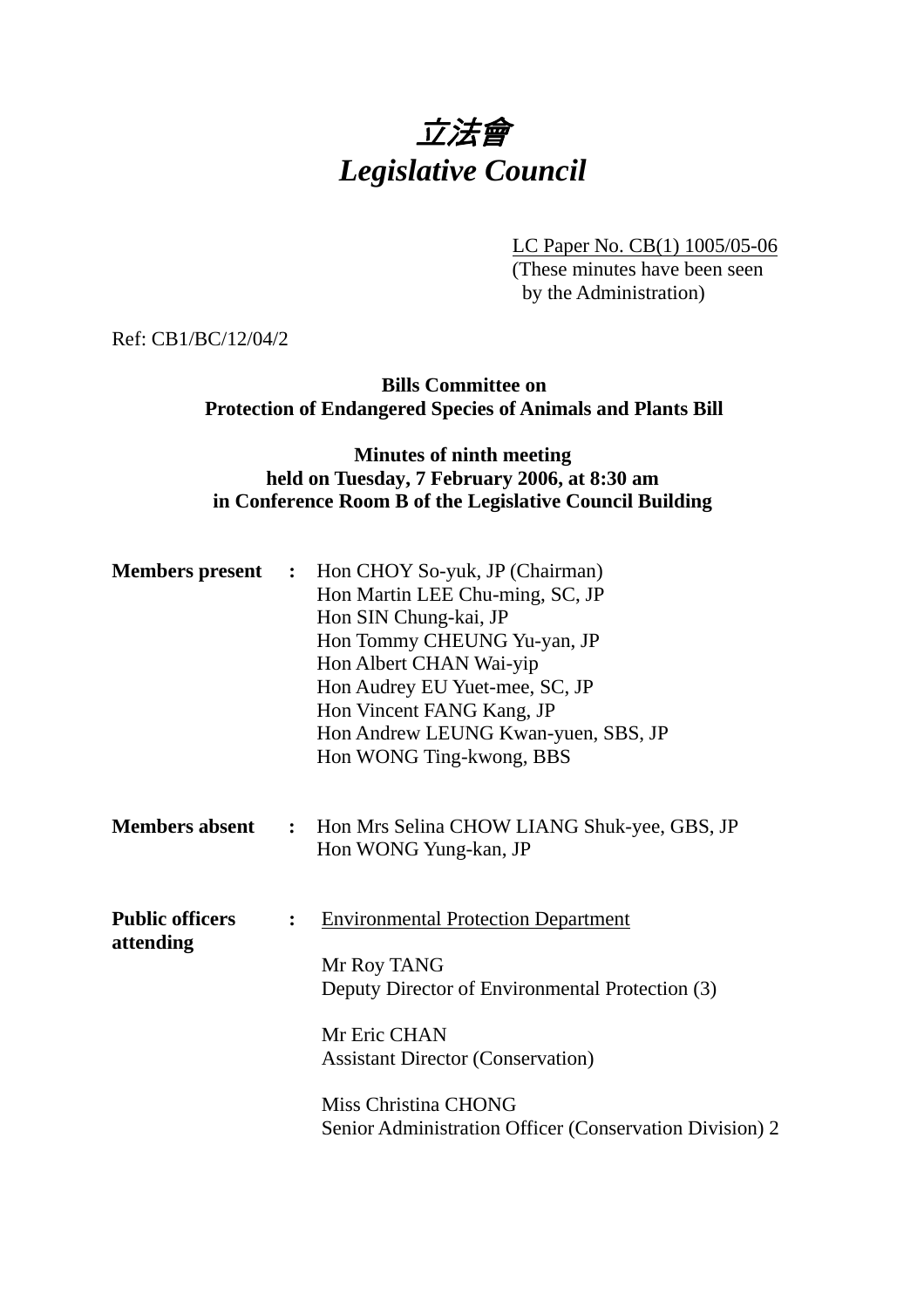|                                             | Agriculture, Fisheries and Conservation Department                   |  |  |
|---------------------------------------------|----------------------------------------------------------------------|--|--|
|                                             | Mr C S CHEUNG<br><b>Senior Endangered Species Protection Officer</b> |  |  |
|                                             | Department of Justice                                                |  |  |
|                                             | Mr Sunny CHAN<br><b>Senior Government Counsel</b>                    |  |  |
| <b>Clerk in attendance :</b> Miss Becky YU  | Chief Council Secretary (1)1                                         |  |  |
| <b>Staff in attendance : Ms Connie FUNG</b> | <b>Assistant Legal Adviser 3</b>                                     |  |  |
|                                             | Mrs Mary TANG<br>Senior Council Secretary (1)2                       |  |  |

| (LC Paper No. CB(1) 844/05-06 | -- Minutes of the meeting held on |  |
|-------------------------------|-----------------------------------|--|
|                               | 19 January 2006)                  |  |

The minutes of the meeting held on 19 January 2006 were confirmed.

# **II Meeting with the Administration**

| $(LC$ Paper No. $CB(1)$ 846/05-06(01) -- List of follow-up actions arising |                                            |
|----------------------------------------------------------------------------|--------------------------------------------|
|                                                                            | discussion<br>the<br>from<br><sub>on</sub> |
|                                                                            | 19 January 2006                            |
| LC Paper No. CB(1) $846/05-06(02)$ --                                      | Committee Stage amendments to              |
|                                                                            | Schedule 3 of the Bill proposed by         |
|                                                                            | the Administration                         |
| LC Paper No. CB(1) $856/05-06(01)$ --                                      | Administration's response to LC            |
|                                                                            | Paper No. CB(1) $846/05-06(01)$ )          |
|                                                                            |                                            |

2. The Committee deliberated (Index of proceedings attached in **Annex A**).

3. The Administration was requested to review paragraph 17 of Part 2 of Schedule 3, regarding the retrospective issue of permits and certificates to make it more restrictive.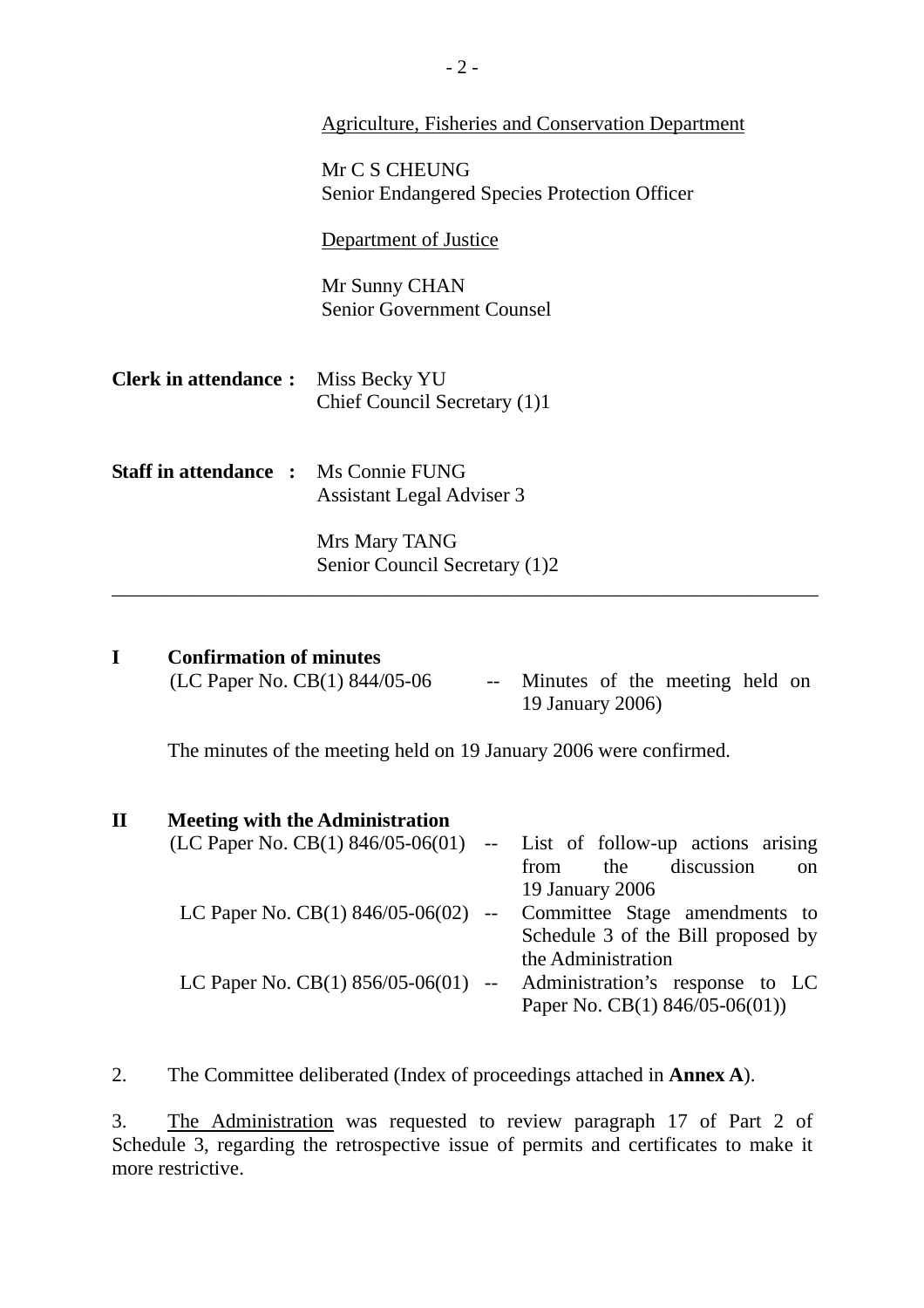4. Members agreed that a report on the deliberations of the Bills Committee recommending resumption of Second Reading debate on the Bill on 1 March 2006 would be submitted for consideration by the House Committee at its meeting on 17 February 2006.

## **III Any other business**

5. There being no other business, the meeting ended at 9:20 am.

Council Business Division 1 Legislative Council Secretariat 1 March 2006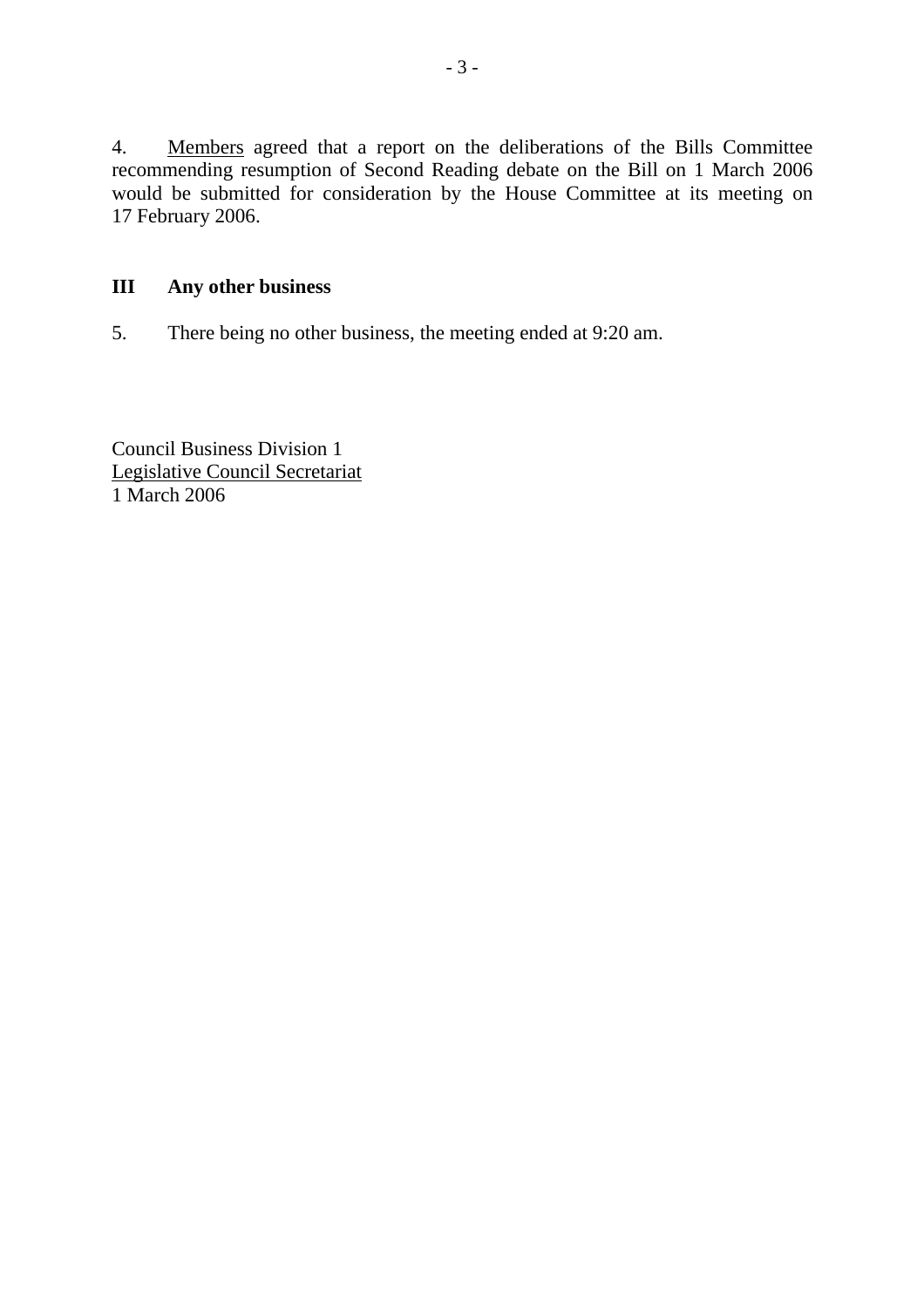### **Proceedings of the meeting of the Bills Committee on Protection of Endangered Species of Animals and Plants Bill**

#### **Meeting on Tuesday, 7 February 2006, at 8:30 am in Conference Room B of the Legislative Council Building**

| <b>Time marker</b> | <b>Speaker</b>                                 | Subject(s)                                                                                                                                                                                                                          | <b>Action required</b>                                                                                                                                                              |
|--------------------|------------------------------------------------|-------------------------------------------------------------------------------------------------------------------------------------------------------------------------------------------------------------------------------------|-------------------------------------------------------------------------------------------------------------------------------------------------------------------------------------|
| $000000 - 000319$  | Chairman                                       | Confirmation<br>of<br>minutes<br>of<br>the<br>meeting held on 19 January<br>2006<br>(LC Paper No. CB(1) 844/05-06)                                                                                                                  |                                                                                                                                                                                     |
| 000320 - 000627    | Administration<br>Chairman<br>ALA3             | Discussion on the Administration's<br>response to follow-up actions arising<br>from the discussion at the meeting on<br>19 January 2006 (LC Paper No.<br>$CB(1)$ 846/05-06(02))                                                     |                                                                                                                                                                                     |
| $000628 - 001513$  | Administration<br>Chairman                     | Examination of revised Schedule 3<br>(Annex A to LC)<br>Paper<br>No.<br>$CB(1)$ 846/05-06(02))                                                                                                                                      |                                                                                                                                                                                     |
| 001514 - 002213    | Administration<br>Chairman                     | Administration's explanation on the<br>deletion of paragraph 10 of Part 2 on<br>ground<br>that<br>the<br>relevant<br>the<br>requirement was already set out in<br>clause 19 of the Bill regarding import<br>of Appendix III species |                                                                                                                                                                                     |
| 002214 - 002513    | Administration<br>Chairman                     | Administration's explanation on the<br>use of "a place of import" to replace<br>"the port of final destination" in<br>paragraph 16 of Part 2 to better reflect<br>the actual situation                                              |                                                                                                                                                                                     |
| 002514 - 003359    | Administration<br>Chairman<br>Mr SIN Chung-kai | Chairman's<br>review<br>request<br>to<br>paragraph 17 of Part 2 regarding the<br>retrospective issue of permits and<br>certificates to make it more restrictive                                                                     | The Administration<br>to review paragraph<br>17 of Part 2 of<br>Schedule 3 regarding<br>retrospective<br>the<br>issue of permits and<br>certificates to make<br>it more restrictive |

**Annex A**